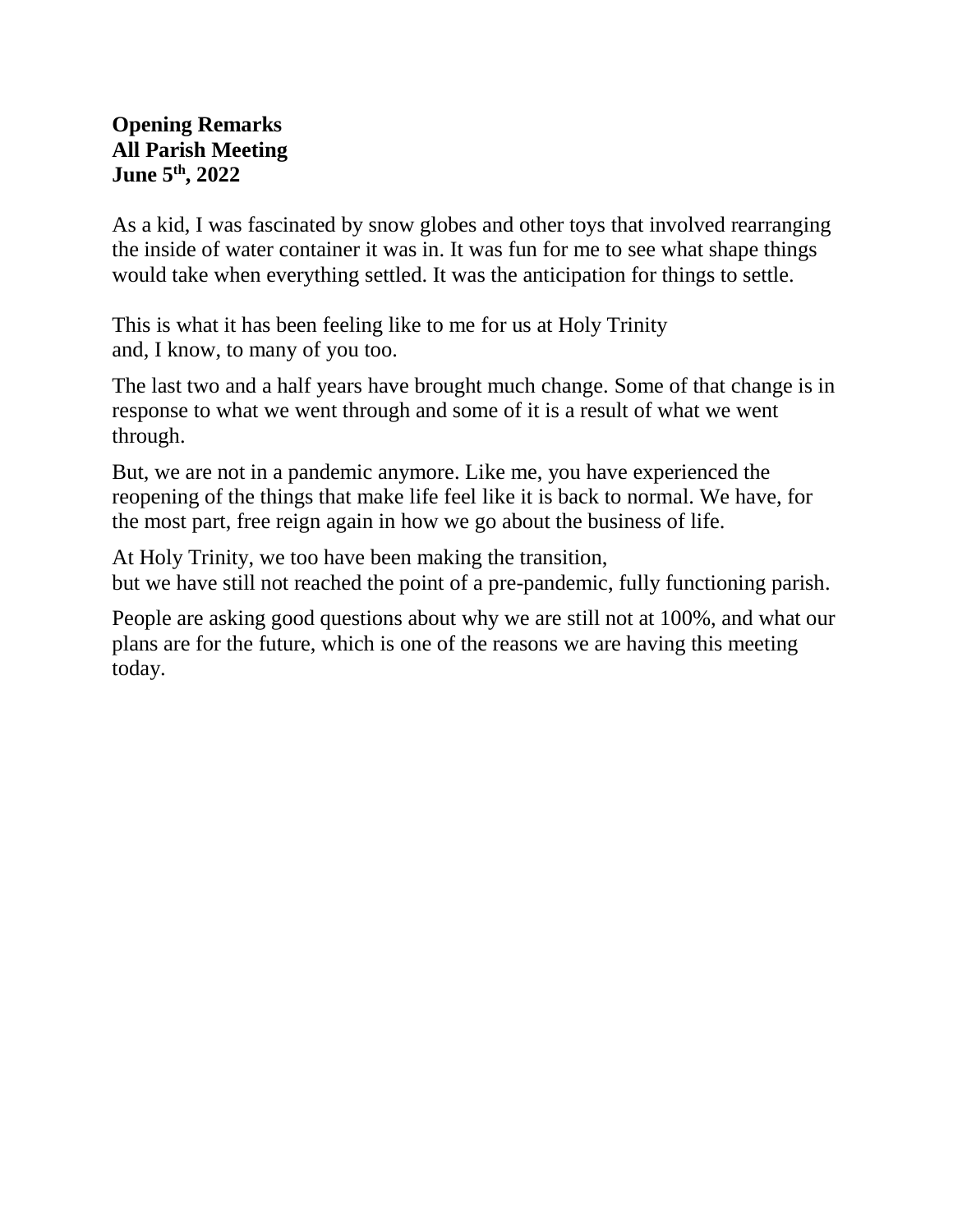Some of the questions that have been asked, both by individuals and some from Heather's forum I want to address now. Some of them will be answered as we look at the **Vestry Liaison Structure**.

- I have plans to start a study back up mid-August and am thinking about both a mid-day and evening option.
- We are working on projects around the property to repair and renovate our space. We are going to replace the dry rot around the building, remove some dirt, put up some more railing to take care of our outdoor space. We are looking at repairing the ceiling in the nursery that has water damage, and then repainting tit to be of use again for ministry here.
- We are looking to get some office support again to be able to have regular office hours and to free some of my time back up.
- I am looking to create some open times for people to stop by and chat without needing to make a formal appointment. In saying this, I want to make sure that you know I am always accessible. As many of you know who stop by the office, I am always happy to have visitors. You may email me at any time to set an appointment as well. It may feel like my schedule is full or that I am too busy, but I am always available to meet in my office or for coffee or lunch or even a hike.

I want to look together at two things and you have a handout on them. The Vestry Liaison Structure and the Vestry Goals.

- The Liaison Structure is meant to do a few things:
	- o Free Me up of some administrative responsibilities.
	- o Empower the Vestry members in the ministry of the church.
	- o Give you all permission to ask questions about the various ministries of Holy Trinity and to engage in them.
- The Vestry Goals name the goals that the Vestry discerned were priorities this year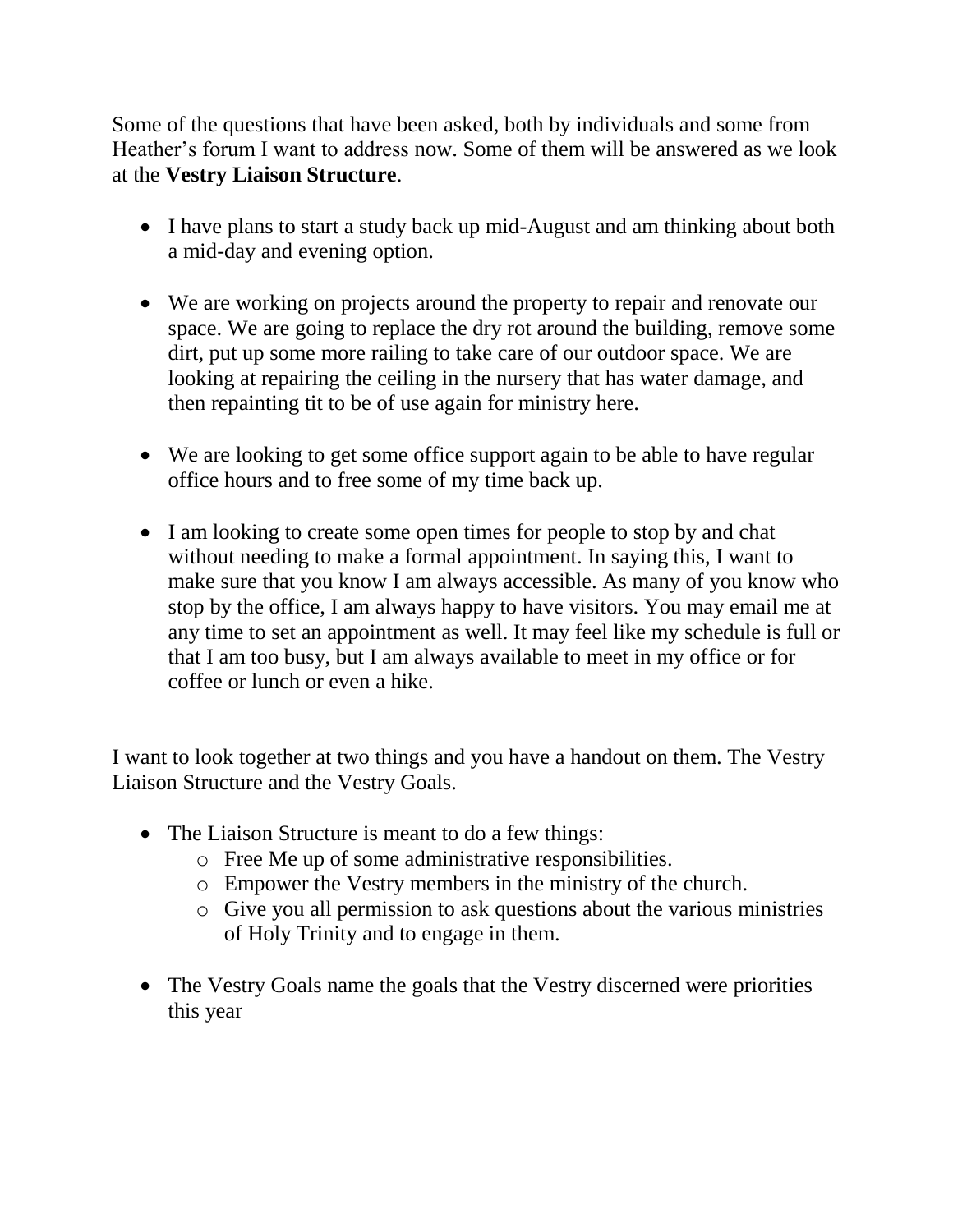

#### **2022 Vestry Liaisons**

As a part of our offsite retreat in late February, the Vestry decided to add a new dimension to the group: establishing an area of parish function for each Vestry member to focus on, providing a point of contact for the congregation at the Vestry level around specific areas. We hope this will provide increased visibility to all the good work that goes into running our parish.

In some cases, there are active, working Committees already in place and that does not change. In other cases, we don't have anyone currently focused on the activities, so new committees and/or additional volunteers will be joining the efforts over time.

Below, you will find the Vestry Liaisons and a brief description of the areas of focus. We will also be adding information on the website for all Vestry members.

**Buildings & Grounds**: Barry Shurtz, Junior Warden Buildings & Grounds Committee; church property improvements and maintenance

**Finance**: Larry Hoy Finance Committee; Budgetary Process and Reporting

**Communications**: Trish Shurtz, Clerk Communications Committee; Website, Social Media, Press, Public Relations

**Parish Life**: Laura Pare Service Volunteers; Hospitality Committee

**Community Outreach**: Todd Hoida and Randy Chilton Interfaith Ministry, Tuesday Dinners, Christmas Family Adoption, Kare Crisis Nursery, Boy Scout Charter Organization

**Christian Education**: Summer Green, Senior Warden The Forum, The Point, Bible Studies, Morning/Evening Prayer, Retreats, Sunday School, Youth Group

**Membership and Growth**: Rob Stepp Pledge Process, New Member Welcome, Networking Events

As always, you can send an email to the entire Vestry with the email: [vestry@holytrinitynevadacity.org.](mailto:vestry@holytrinitynevadacity.org) Don't hesitate to reach out with questions, comments, or thoughts.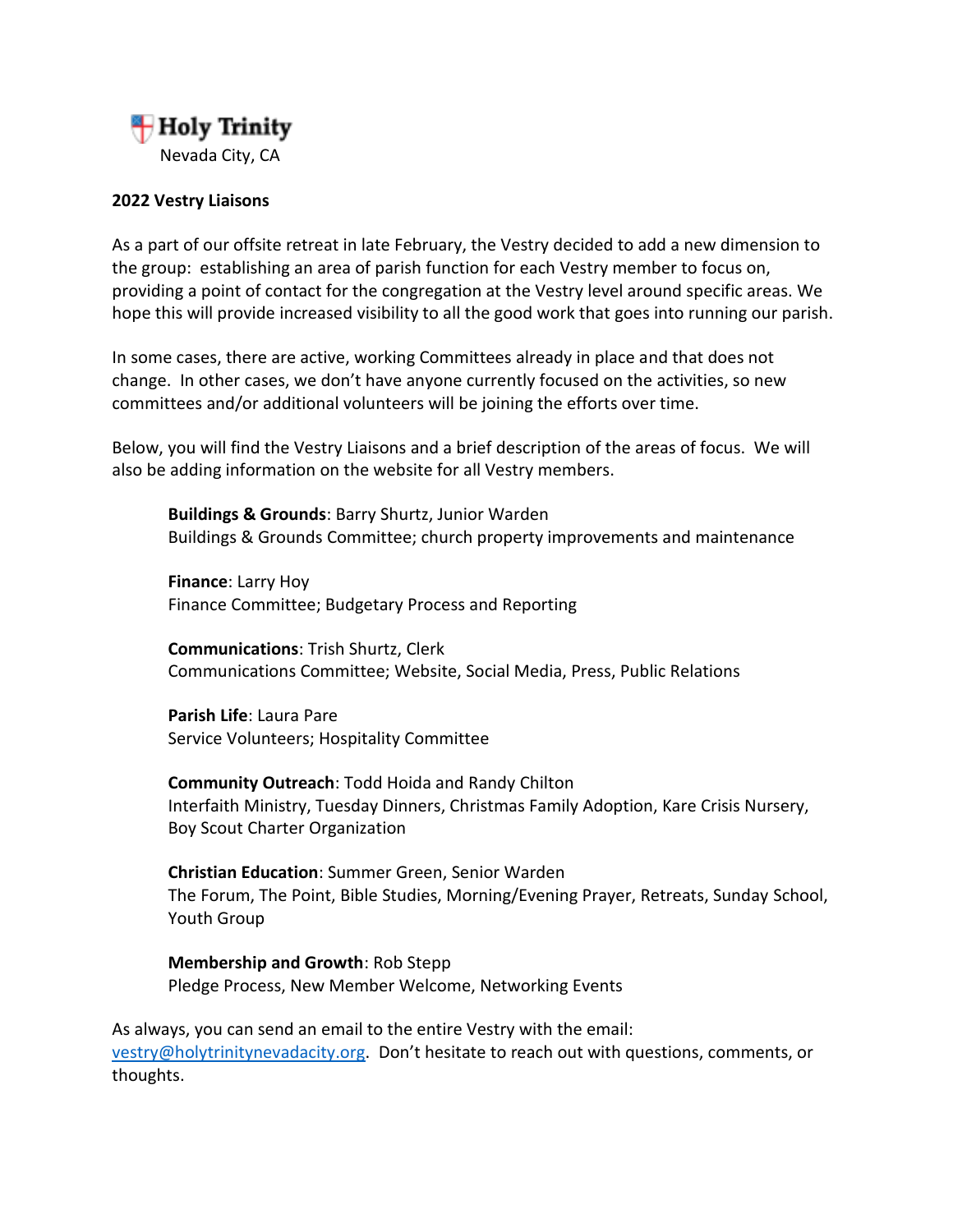

## **Vestry 2022 Goals**

As discussed at Offsite Retreat, February 26, 2022 and amended at Vestry Meeting on March 25, 2022

Make our Goals **SMART: S**pecific, **M**easurable**, A**ttainable, **R**elevant, **T**ime-bound

#### **Goal**: Evaluate How we Intentionally Welcome Guests *Lead: Todd*

Ideas included having a Greeter script, more communication on The Point, the newsletter, name tags, welcome bags, information in the bulletin, pie program. Make this a programmatic approach AND an attitude/culture.

*Measure:* Have an initial welcome process defined and parishioners assigned to the specific tasks by start of Holy Week. Incorporate feedback and adjust process as appropriate prior to Advent.

#### **Goal:** Create New Approach for Pledge Season *Lead: Brad (w/Terry)*

Communicate the difference between the intention to give and the actual pledge, and the importance of pledging. Be transparent about what the budget gets spent on.

*Measure:* Document a series of communications to go to the parish: quarterly budget updates, summary statement for 2022 prior to 2023 Pledge Intention process, and streamline/adapt the

# **Goal**: Implement a Vestry Liasion Structure

online and paper estimate process before September 1, 2022

#### *Lead: Trish*

Define a set of Parish functional areas, and have each Vestry Member attach themselves to one. These become the specific role of the Vestry Member, who will liaison with the appropriate parishioners/Committee Chairs in their area and report back to the Vestry on both activities and needs.